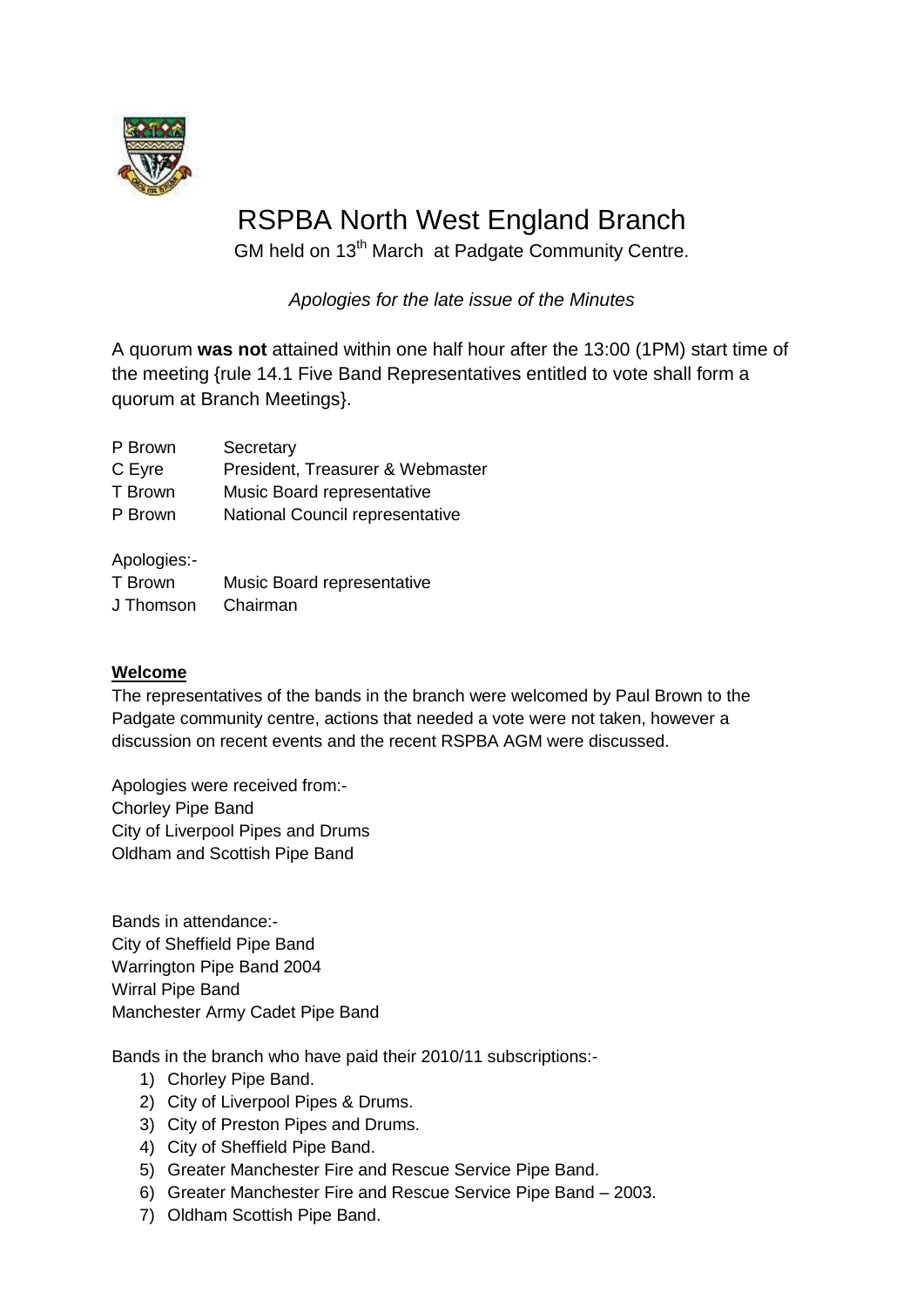- 8) Scots Guards Association Pipe Band Manchester.
- 9) South Cheshire Pipe Band.
- 10) Warrington Pipe Band 2004.
- 11) West Yorkshire Fire & Rescue Service Pipe Band.
- 12) Wirral Pipe Band.
- 13) Greater Manchester Pipe Band.
- 14) Manchester Army Cadet Pipe Band

#### Previous Minutes

Minutes of the previous meeting were NOT reviewed, they were only used a prompt for those bands present. All the details from the  $13<sup>th</sup>$  Feb 2011 meeting have been carried forward in this document.

### Treasurers Report

We are continuing to keep costs down as much as possible. Slight increase expected on last year's expenditure, due to the flight times resulting in overnight hotel costs as well as hold luggage costs.

The branch continues to be in a healthy state, the Solo piping generated a profit, while the solo drumming a minor loss. There is a need to amend the signatories to the branch bank account; Chris is progressing with those involved.

### Music Board

Theresa has not attended a meeting in 2011 (last one was on Burns Night) minutes have not been issued. The 2011 calendar has been set.

Local interest is the formation by RAF Waddington of a Grade 3B band for this years outdoor competition, this has arisen from the pooling of experienced pipers who play for the RAF with the Beaston drum corps.

The music board continue to progress the competition format, looking the implications of bringing back MAP adjudication as well as considering what the future playing and structure of competitions needs to be to meet the changing needs of both promoters and competitors.

The music board are in the final stages of the development of Pipe Band Studies, the first course is being run by the Army, this will finalise the material and allow the RSPBA to train the trainers before offering curses. The SQA/PDQB courses and education material continues to be developed with many bands and braches having successful courses and candidates.

### National Council

National Council meeting was held on  $5<sup>th</sup>$  Feb when Paul was in China, minutes have not been received.

The RSPBA AGM report to band secretaries is expected to contain the Memorandum of Association as well as the Standing Orders and Rules. There are amendments tables to the Standing Orders relating to Dual Registration and Drum Majors.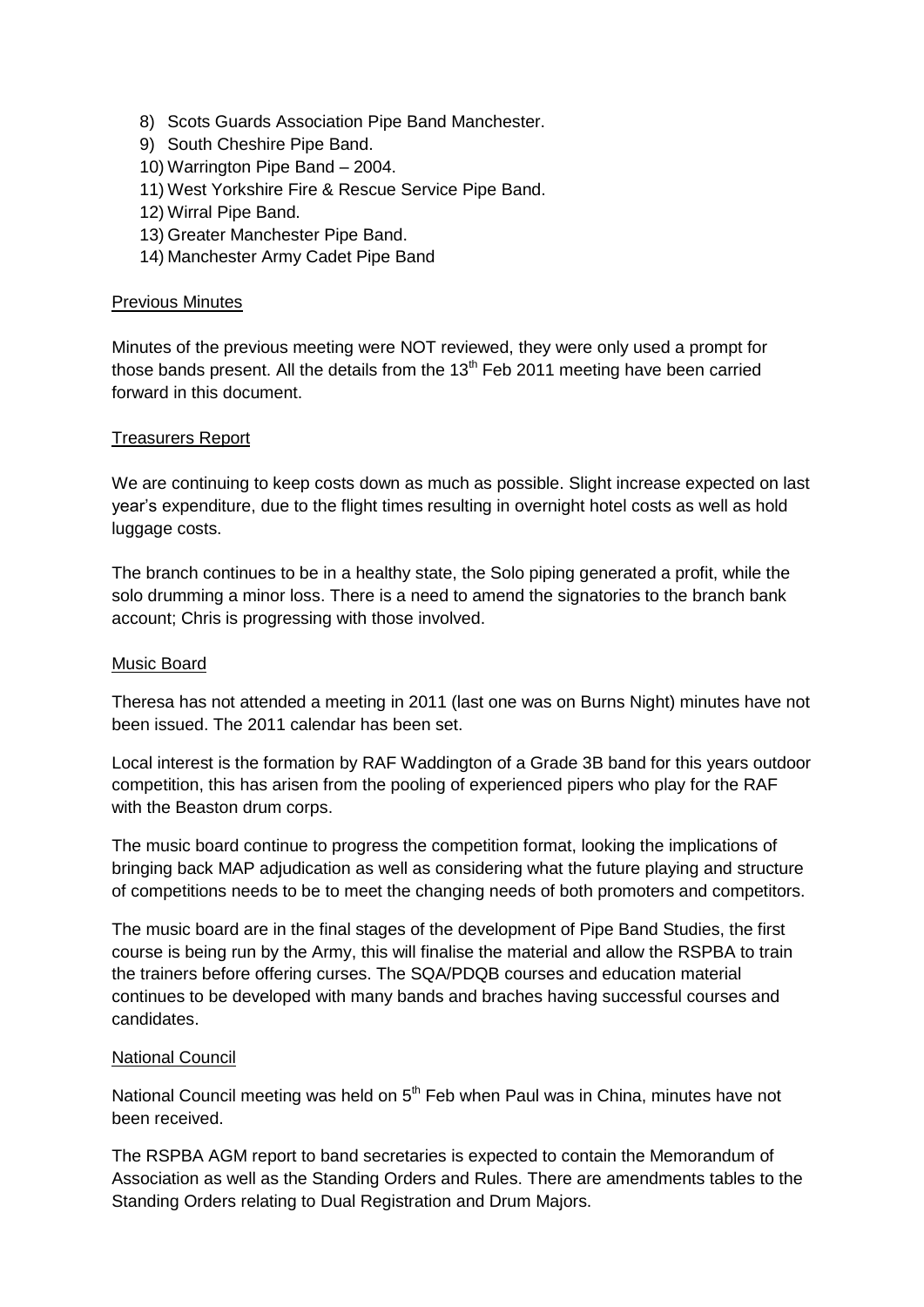Please ensure your band is represented at the RSPBA AGM.

The RSPBA AGM ran to time and business was conducted quickly and smoothly. The Chairman is G Hamill and the vice Chair is J Hughes.

The rule changes as notified to all band secretaries were passed and accepted by those bands who chose to cast their vote.

We are in interesting times the RSPBA became a Ltd company at the end of Feb 2011. The constitution has been replaced by company documents; Articles of Association along with Rules and Standing Orders had chosen to vote. These are mainly a transfer of the Constitution to these documents.

The band secretary is now extremely important, the band membership and band relationship with the RSPBA is centred around the secretary, the annual renewal will be a key declaration going forwards (no secretary no band!).

Although the RSPBA do not allow postal voting, proxy voting is allowed. This potentially allows for Branch or block voting. There were 39 band votes counted at the 2011 AGM, this increase considerably in future. It is both good and bad we need to ensure that large cartels work for the benefit of the true majority.

The Directors (National Council) are looking at:-

- a) The appointment of an education officer. The Music Board and Adjudicators Liaison Panel Management Board see this post as being key to promote the work of the music board (PDQB), facilitate the continuous development of the adjudicators training and instructors (including the trainers).
- b) The role of the various standing committees.
- c) The relocation of RSPBA headquarters to a venue that represents aspirations of the organisation.
- d) Review of the format of the World Pipe Band Championships, 260+ bands is becoming too large an entry to manage.

### **2011 Branch Competitions.**

**1.** Solos 20<sup>th</sup> Feb 2011as Oldham and Scottish Pipe Band have found us a venue (other than Sheffield or the Wirral) Draw to be held after this meeting.

Completed successfully, venue provided by Oldham and Scottish was a success. A good day was had by all. There was a good representation from the branch, could do with more bands taking part.

2. Solo Drumming (Snare and Tenor) 26<sup>th</sup> Feb 2011 Venue – SYF&R Training Centre Sheffield. Adjudicator: Adrian Hoy Draw to be held after the solo piping.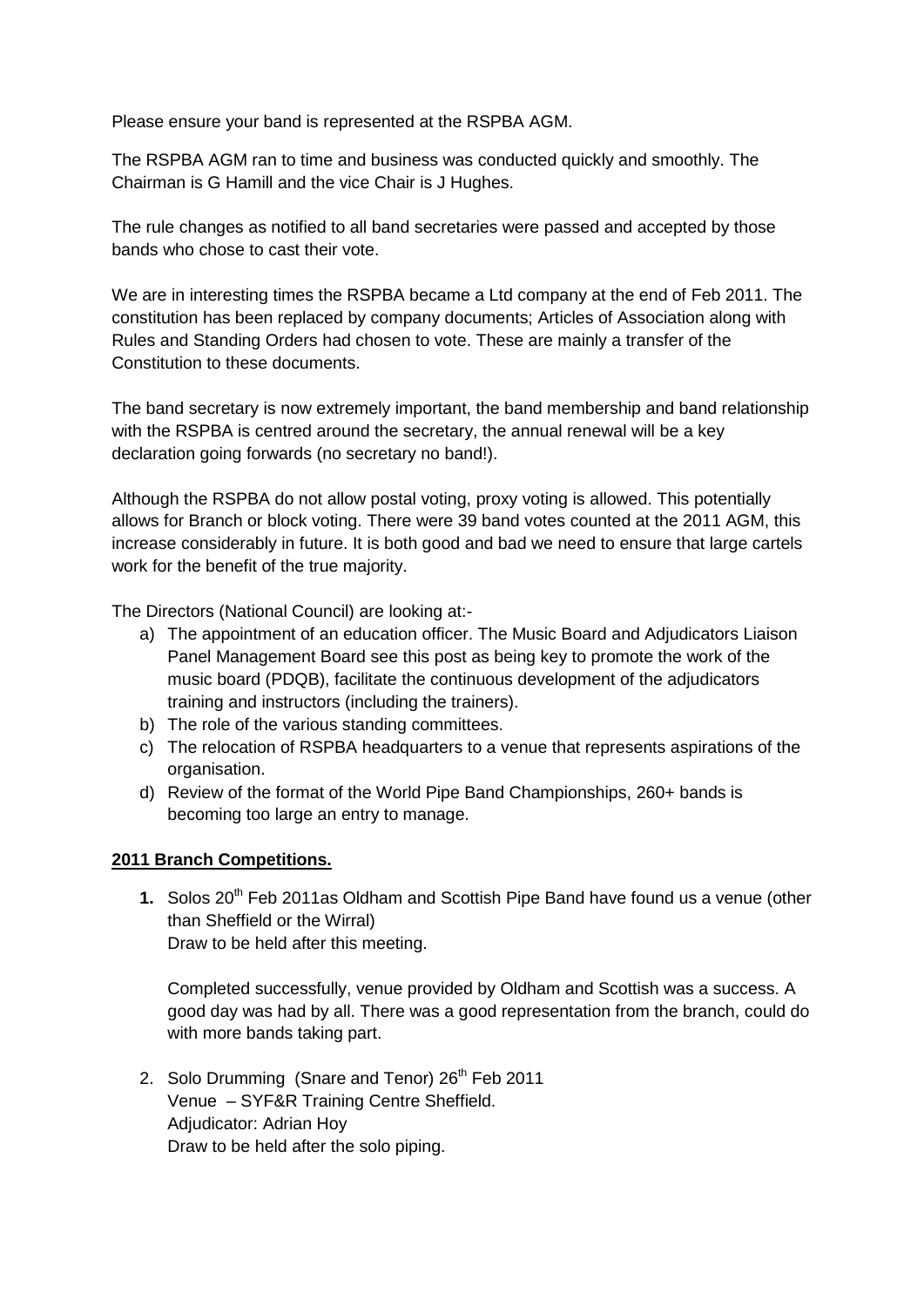A good day was had by those who attended. The format of the day worked and the Tenor drummers got their turn to be centre stage for a change. Thanks to the bands that made the day a success.

Learning points: could do with more bands / entries. In the case of the Tenor competition could possibly use CD music to encourage entries as a Side / Piper would not be physically required.

Need to amend the solo entry form, the late entry fee should be payable per contestant not band. Appreciate the need to encourage entries but we need to balance this against those who commit early to make the events financially viable.

Trophies to be returned at the first branch meeting of the year to avoid them being missing at a competition.

The drum exam/workshop was also a success, the City Of Sheffield drummers soon found they had a considerable way to go with their practical development. The key message was one should coordinate ones feet and hands.

3. Trios 26<sup>th</sup> March 2011 Venue – SYF&R Training Centre Sheffield. Adjudicator: Jim Wark

A good entry from a small number of bands, two bands from the West Midlands attending.

Also on  $27<sup>th</sup>$  Mar 2011 there will be a MAP, Competition Format and Piping forum/workshop. Please contact Theresa for details.

This is your day to ask any questions you need.

4. Mini Bands 9<sup>th</sup> April 2011 Venue - St Josephs Birkenhead. Adjudicators : Harry Stevenson and Ciaran Mordaunt.

Headquarters have been notified of the above dates and the availability of the adjudicators.

### **AOCB**

The draw for the mini bands will be on the  $3<sup>rd</sup>$  April 2011. A GM will be possible if there are sufficient band representatives available.

Advance notice: Apologies Paul and Theresa cannot make the meeting on the 3<sup>rd</sup> due to a band engagement on the  $3<sup>rd</sup>$  April with the RAF.